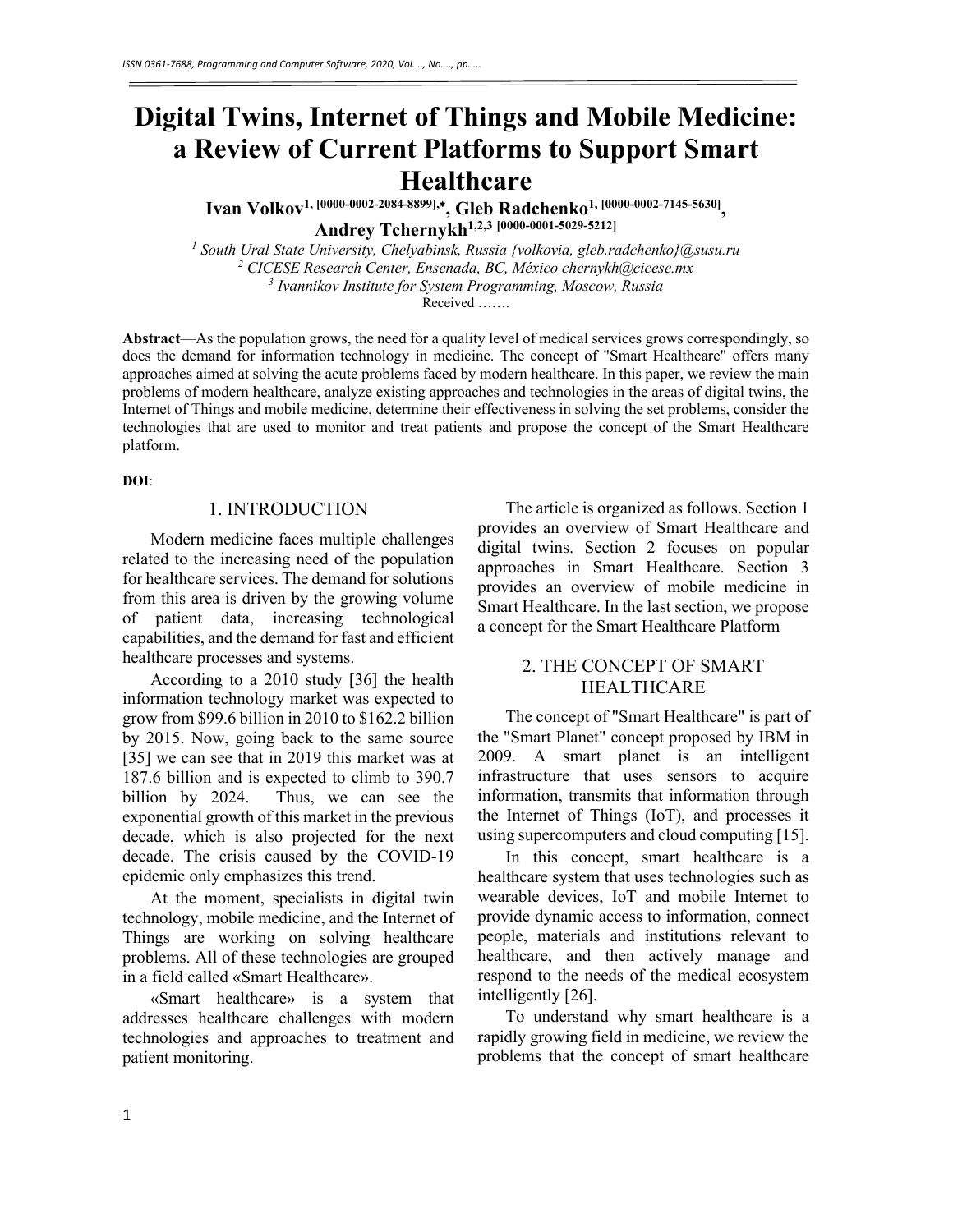focuses on and the main technologies and approaches used to solve these problems.

## 2.1. *Problems of modern healthcare*

The key problems of modern healthcare are caused by such factors as [7]:

- an increase in the population and in life expectancy, which leads to an increase in the number of sick people who need the attention of doctors;
- the difficulty of monitoring patients' adherence to prescribed treatment;
- an increase in the number of elderly people [18] who require care and supervision;
- urbanization, which increases the chances of epidemics caused by the compact residence of large numbers of people. Such epidemics can lead to sharp jumps in the number of patients requiring medical care. One recent study, which was based on the current crisis caused by the COVID-19 epidemic, shows that high population density in cities causes accelerated growth of epidemics [4];
- a shortage of healthcare professionals who cannot maintain an adequate level of healthcare services to meet the growing needs of the population;
- an increasing cost of medical services, especially affecting patients with chronic diseases. For example, in the U.S. as of 2016, the cost of diabetes care was \$245 million and has increased by 21% over 9 years [29].

These problems can be solved by applying modern technologies and approaches to the treatment of patients. For example, approaches in which the clinic and physicians are at the center of the process and patients do not have an active role in the treatment process are mostly used today. Allowing patients to take an active role in tracking and managing their health has the potential to help decentralize healthcare [20]that would reduce the burden currently placed on physicians and increase the effectiveness of the treatment provided.

## 2.2. *Digital twins in Smart Healthcare*

Application of the concept of "Digital Twins" today can be noted as one of the most striking trends in the digitalization of various industries. Emerged from the aerospace field, Digital Twin today is actively promoted to solve problems in industry, industry, management of complex systems (such as "Smart Cities"). In these areas, the concept of the Digital Twin is quite established. Among other things, it has allowed us to separate the concepts of a digital model, digital shadow and digital twin, the difference between which lies in the extent to which automation of data and control flows is provided, between a physical object (system) and its digital twin [13]. This approach to the definition can be called justified, because the use of the Internet of Things technologies, new approaches to the organization of data transfer, and providing control in the real-time lead to the fact that it is possible to provide synchronization of the state of the physical and digital twin in near-real-time.

The article [27] points out that developing a digital twin can be a very complex and therefore costly task, and can also increase the complexity of monitoring patient health in a hospital. Therefore, research related to digital twins needs to determine which data contribute most to the predictability of outcomes, how these outcomes can be evaluated, and how this approach can be cost-effectively integrated into healthcare. Ultimately, however, when properly implemented, digital twins have the potential to improve diagnostic and monitoring capabilities, improve therapy and patient well-being, reduce economic costs, and expand treatment options and patient options.

However, in the context of healthcare, the concept of a digital twin is not yet so clearly defined. This is due to the incredible complexity of the human being, an object of the physical world, for which a digital twin must be created. And if for components of industrial systems today there is a certain hope that application of modeling will allow providing the desired accuracy of results, but as for the human being, it is much more difficult to offer universal methods and approaches to modeling. Also,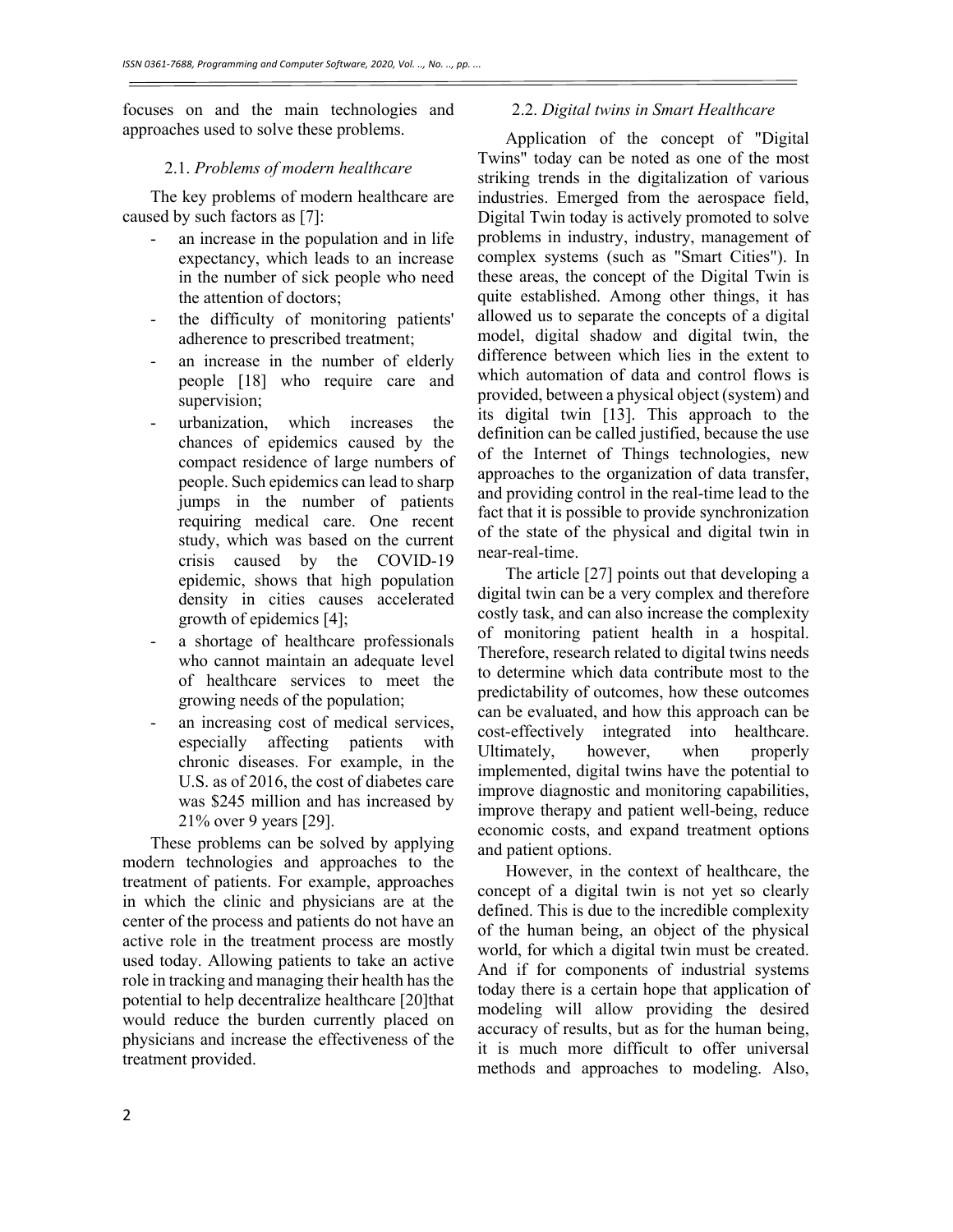despite breakthroughs in the creation of new sensors and data collection methods, obtaining up-to-date data on key indicators of the human body in an operational mode is a difficult task, which can be implemented, most often, only in the laboratory clinical research settings.

## 3. SMART HEALTHCARE APPROACHES

Among the most popular approaches in Smart Healthcare are individualization, continuous health monitoring, telemedicine, and disease prevention.

#### 3.1. *Individualization*

The concept of disease resulting from a causal factor is overly simplistic. Disease development is better described by understanding that each individual has an initial susceptibility to various diseases and may or may not get a disease as a result of environmental factors [24]. While previous approaches to medicine were static and focused on getting rid of the effects of a disease, the new approaches are dynamic and take into account that diseases develop over time (see Figure 1).

Individualization is an important factor here - each patient's course of illness, its cause, and the body's response to medications can be individualized. Because of this, the choice of treatment approach and patient monitoring can be affected by many factors, depending on the patient's body, their reactions to medications, their medical history, and their physiological parameters.

Thanks to modern technology, each person's health data can not only be collected and sto red but also analyzed, compared with data from other patients, and given feedback from the system in near real-time. With the proper use of technology, there will be no need for a lengthy analysis of a patient's response to the treatment applied to them, as the system will be able to select medications, dosages, and treatment plans almost immediately, focusing on multiple factors associated with a particular patient [34].

For example, the article [1] considers the possibility of using IBM Watson to help doctors work with patients with cancer. Clinical trials are at the heart of all medical advances in cancer



**Fig. 1**. Comparison of traditional and personalized medicine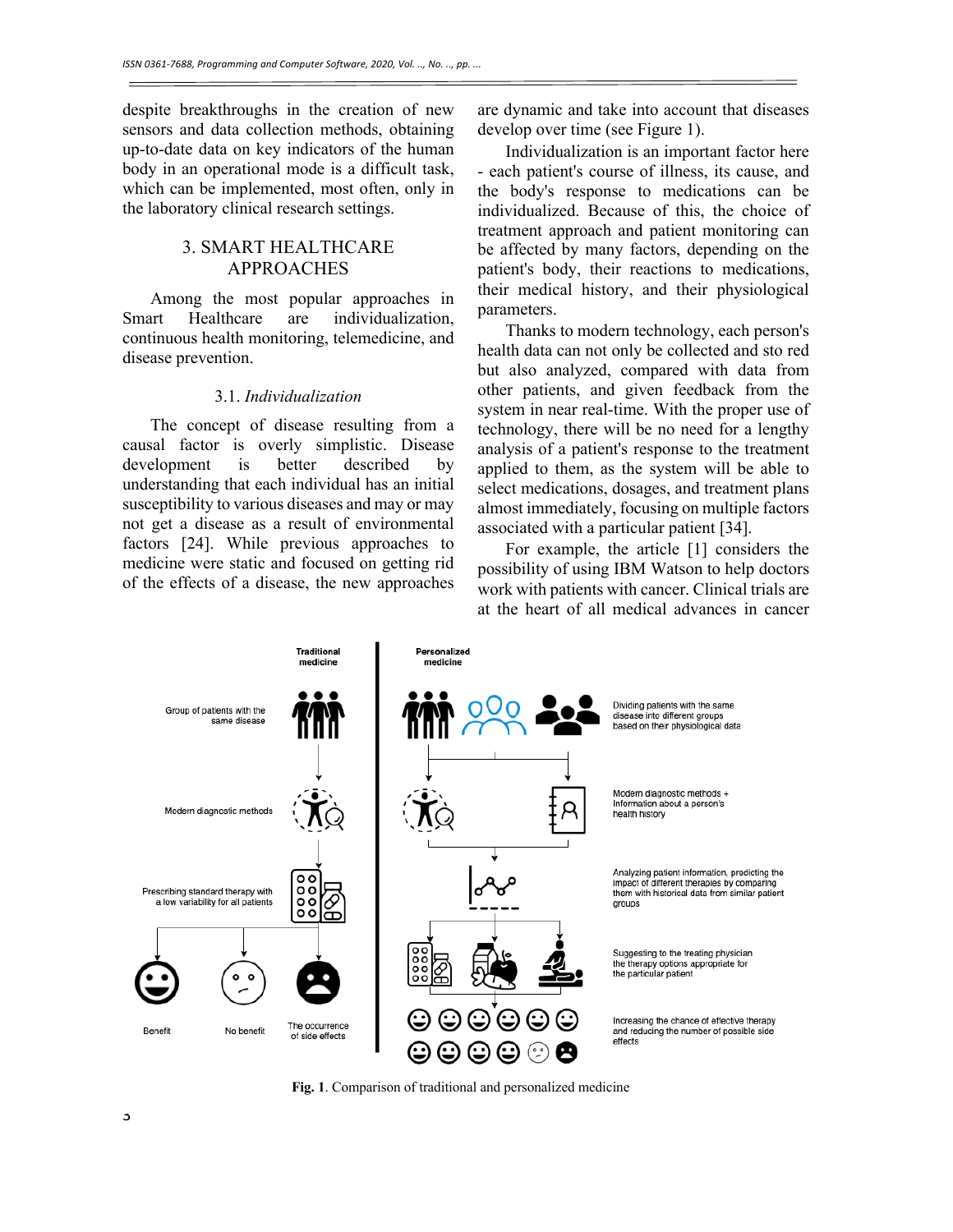prevention, detection, and treatment. However, just as no two people are alike, no two cancer pathways are alike. Now, coordinators analyze an average of 46 criteria to select patients for trials. This large range of data, which requires analysis and comparison with each patient, makes it difficult to accomplish this task without advanced analytical capabilities. With IBM Watson, a physician can automate the analysis process by providing patient-specific health information to the system. Watson analyzes patient data, comparing patient data to clinical trial databases, and offers the physician options for specific clinical trials appropriate for that patient.

However, an approach with this focus on individualization in healthcare has not begun to be considered long ago; it is being studied and developed thanks to advances in information technology and the emergence of smart devices in recent years. The authors of the article [12] point out that the effectiveness of individualization has not been sufficiently studied, and promises of a personalized approach to improve risk prediction, reduce costs, and improve public health for common diseases may in reality be less effective or simply unrealistic.

In the article [9] the authors also point out that data-driven decisions need to be better regulated because they raise partly unrealistic expectations and concerns. At the same time, they talk about the need to improve computational methods to provide measurable benefits in clinical practice.

## 3.2. *Mobile medicine and continuous health monitoring*

Mobile medicine is one of the key approaches today, providing a solution to the problems in the field of "Smart Health". Currently, there is a large amount of research work in the direction of Mobile health (mHealth - Mobile Medicine [8]), focused on methods of using mobile technology to continuously monitor and influence the patient's condition.

Mobile medicine includes not only technologies related to mobile applications, but also technologies of the Internet of Things, peripheral devices, computer vision, and telemedicine (see Figure 2).



**Fig. 2**. Mobile medicine data sources and critical components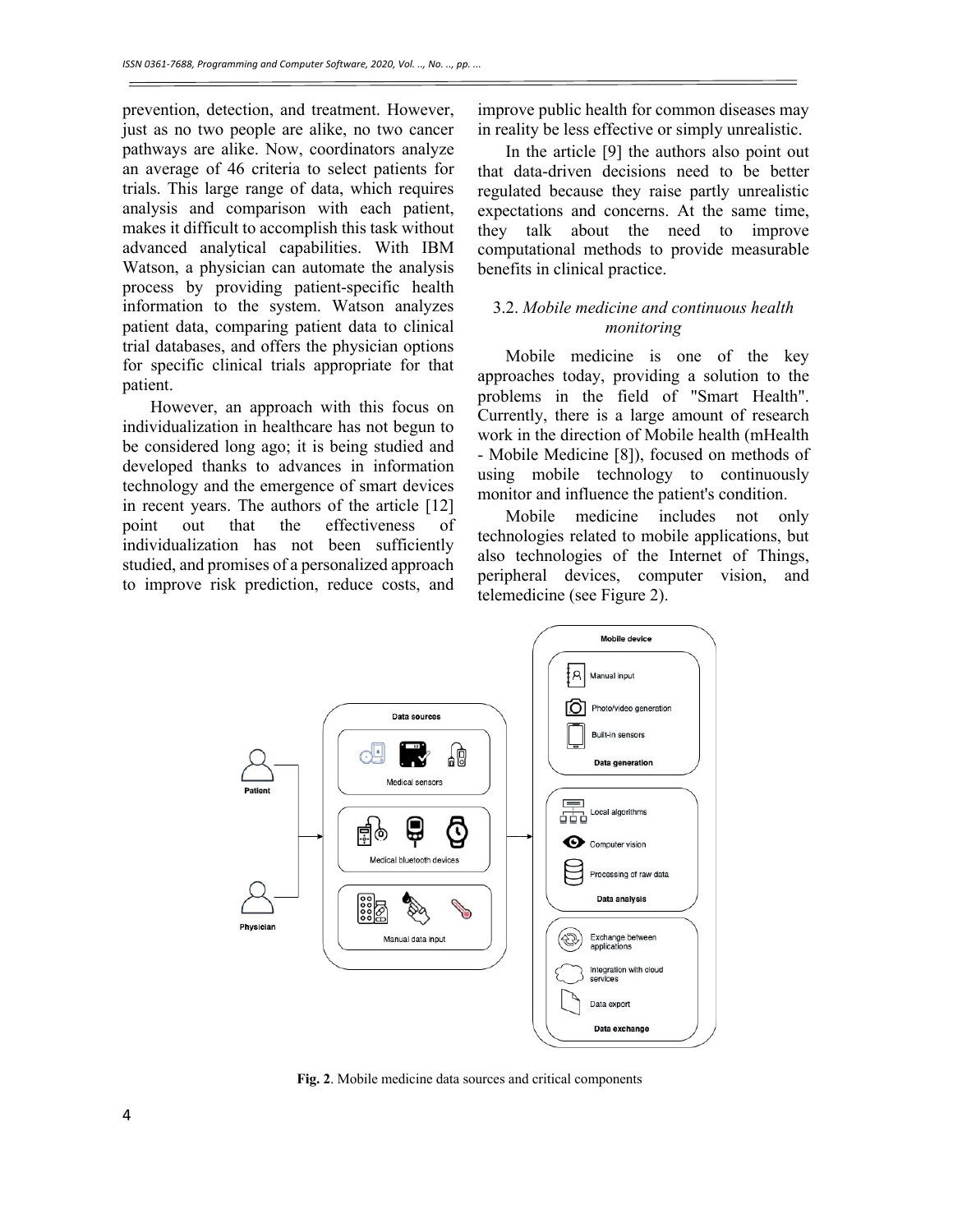In 2016, doctors even saved a man's life with the help of mobile medicine. When a 42-year-old man was admitted to the hospital with a seizure, doctors looked at his Fitbit Charge HR fitness tracker's vitals, and it helped them make important decisions about the patient's future treatment path [21].

Mobile medicine encompasses many areas of development, among which the following can be noted [25]:

- *Wearable sensors -* bracelets, watches, headbands, patches, headphones, and clothing that provide passive and continuous monitoring of a person's biometric indicators;
- *on-chip laboratories* (complete analysis microsystems) are miniature instruments that allow one or more multistage (bio) chemical processes on a single chip with an area ranging from a few mm2 to several cm2 and using micro- or nanoscopic amounts of samples for sample preparation and reactions;
- intelligent image analysis the high quality of smartphone cameras made it possible to use them for photometric diagnostics both with and without the use of additional devices (for example, to recognize an ear infection using an otoscope).

The growing number and variety of wearable devices, as well as the gradual decrease in their cost, make it easier to integrate them for monitoring patient health. Thus, mobile medicine is an important component for the realization of continuous health monitoring, which opens up new possibilities for doctors, patients, and researchers.

"Internet of Medical Things" - IoMT (Internet of Medical Things) is a separate category of the Internet of Things, the distinguishing feature of which is the use of sensors for monitoring and controlling the health of patients [16]. Such sensors enable the collection and processing of important biometric data about a person's health in real-time.

In the article [30] the main modern technology providing the growth of the sphere of health monitoring and the possibility of its mass implementation are distinguished by unobtrusive sensing and wearable devices (Unobtrusive sensing and wearable systems). The most commonly measured vital signs using such devices include: ECG, ballistocardiogram (BCG), heart rate, blood pressure (BP), blood oxygen saturation (SpO2), blood glucose levels, body temperature, posture and physical activity.

The main difference between these medical devices lies in the ability to integrate them into the user's daily life so that these devices will not only not disrupt the normal daily routine of the person, but rather give him the benefits of displaying detailed information about various aspects of his health on the screen of his mobile device.

This makes it possible not only to collect and store important data about a person's health over a long period autonomously and regularly, but also to analyze them, compare them with data from other patients, and help physicians make quick decisions based on current indicators.

In the article. [17] using this approach, the authors propose a solution to monitor the daily routines and behaviors of older adults to detect abnormal behavior without interfering with their lives. Such a solution could help in the care of elderly people with dementia or Alzheimer's disease who live alone.

## 3.3. *Telemedicine*

Advances in communication technology have given doctors and patients new opportunities to interact with each other. Telemedicine can manifest itself as a remote real-time video conference with a patient, as well as the ability to instantly exchange text or media information about a person's health. By doing so, the need for the physician and patient to be physically present in the same place can be eliminated in a multitude of human treatment processes, with many benefits.

Physicians can receive information from patients about their health much more quickly and conveniently and, accordingly, provide the patient with feedback about their health status and possible changes in the therapy they require as quickly as possible. These technologies are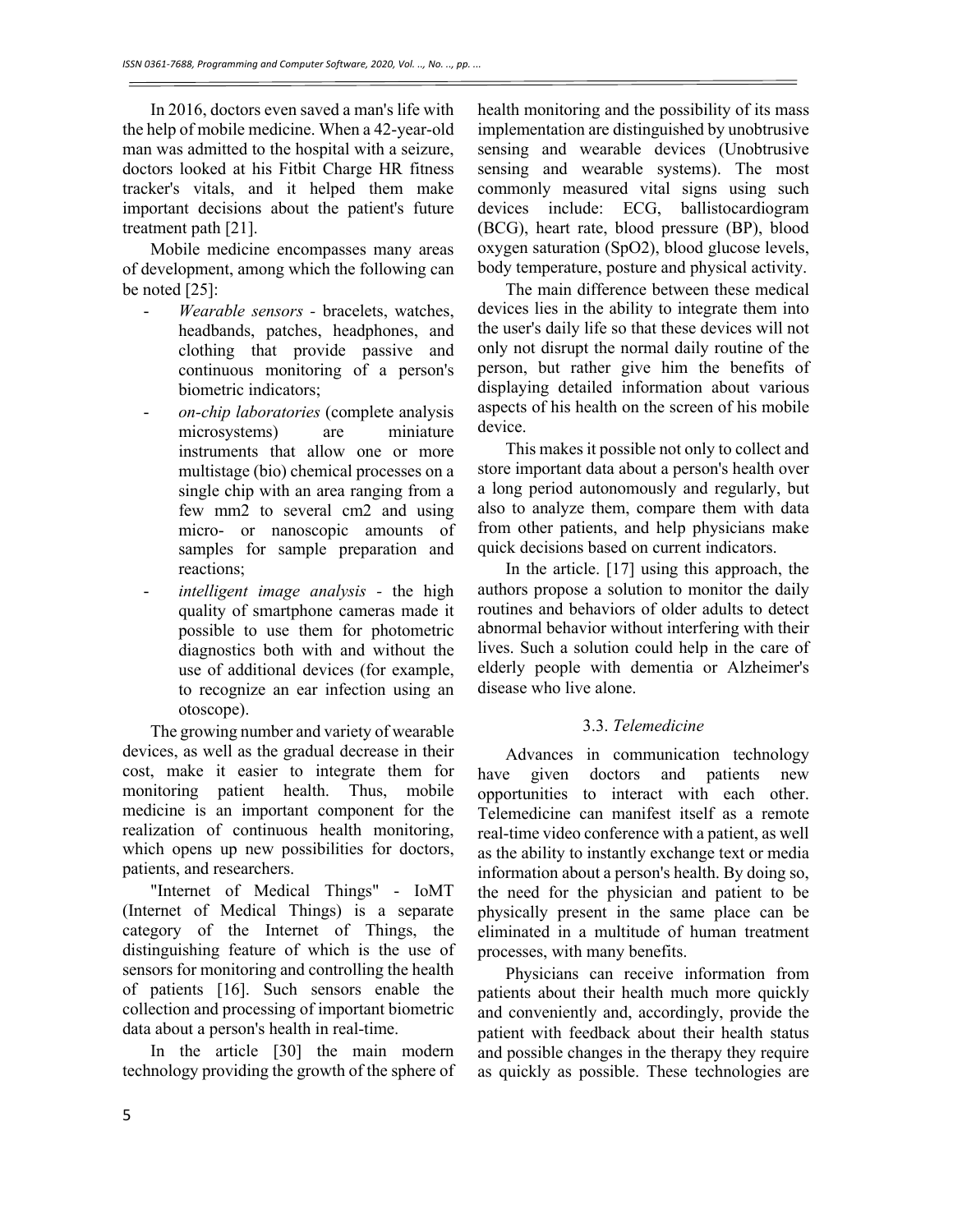especially important when interacting with patients with chronic diseases who require constant monitoring and patients who are located in places remote from large medical institutions and who cannot quickly and safely get to a doctor for consultation or treatment adjustments.

The result of integrating telemedicine is lower costs for healthcare providers, increased patient satisfaction with the treatment process, and lower patient costs for chronic diseases (such as heart disease, diabetes, respiratory disease, or cancer) [2].

In this case, telemedicine also uses virtual reality (VR) technology. In 2009, there was a study [19]in which patients who had suffered a stroke were divided into two groups for rehabilitation. The first group underwent rehabilitation remotely under the control of a doctor with the help of virtual reality, the second group underwent rehabilitation in a local hospital. At the end of the study, no significant difference was found between the two groups, which shows the effectiveness of the use of virtual reality technology.

Studies have also been conducted on the use of augmented reality (AR) technology. In the article [28] the authors propose a technology that allows physicians in remote locations to be trained to perform complex medical procedures, such as ultrasound scans, without visual intervention. The mentor's hand gestures are captured using Leap Motion technology and virtually displayed in the space of the trainee's HoloLens glasses.

#### 3.4. *Disease prevention*

Thanks to the widespread introduction of mobile devices and wearable sensors, users can know in advance if they are likely to become ill. A relevant example here would be the notification systems developed by Apple and Google about contacts with people infected with the COVID-19 virus. The presence of a cell phone in the vast majority of the population allows devices to anonymously collect and store information about the duration and number of a user's contacts with other people. This allows the system to anonymously notify all other people who have had contact with them of their possible

risk of contracting the disease if one of the users tests positive for the disease as well [37].

In addition to detecting infection through contact tracing, modern technology makes it possible to analyze a person's health status and predict the development of diseases based on historical data on the person's biomedical indicators and their comparison with the historical data of all other users. Thus, the system can be trained not only to detect deviations from the standard human indicators but also to assume the cause of these changes and their possible further development. For example, in the article [6] the authors propose a machine learning algorithm, the implementation of which could allow predicting the risk of ischemic stroke in a patient being observed in a hospital with an accuracy of 94.8%. In another paper [22] propose an algorithm that the authors claim can use neural networks from voice recordings to determine whether a patient has Parkinson's disease with 100% accuracy.

## 4. MOBILE MEDICINE FOR SMART HEALTHCARE

Mobile devices are one of the main ways to easily collect data about a user's condition using mobile apps. At the moment, there are many apps to collect information about almost any disease by manually entering data by the user, or by reading data from sensors.

To understand how to effectively use mobile technology in healthcare, let's look at the existing problems in this area, options for the use of these technologies and existing commercial solutions

#### 4.1. *Technology challenges in Mobile Medicine*

Biomedical sensors are now prevalent mainly as off-the-shelf devices that can be connected to an application on a mobile device via Bluetooth or Wi-Fi. Today, the data collected by such devices are limited to such types of indicators as heartbeat, physical activity during the day, and sleep quality.

At the moment, the level of implementation of wearable devices cannot provide a sufficient level of detail of human health information to provide accurate interpretations. There have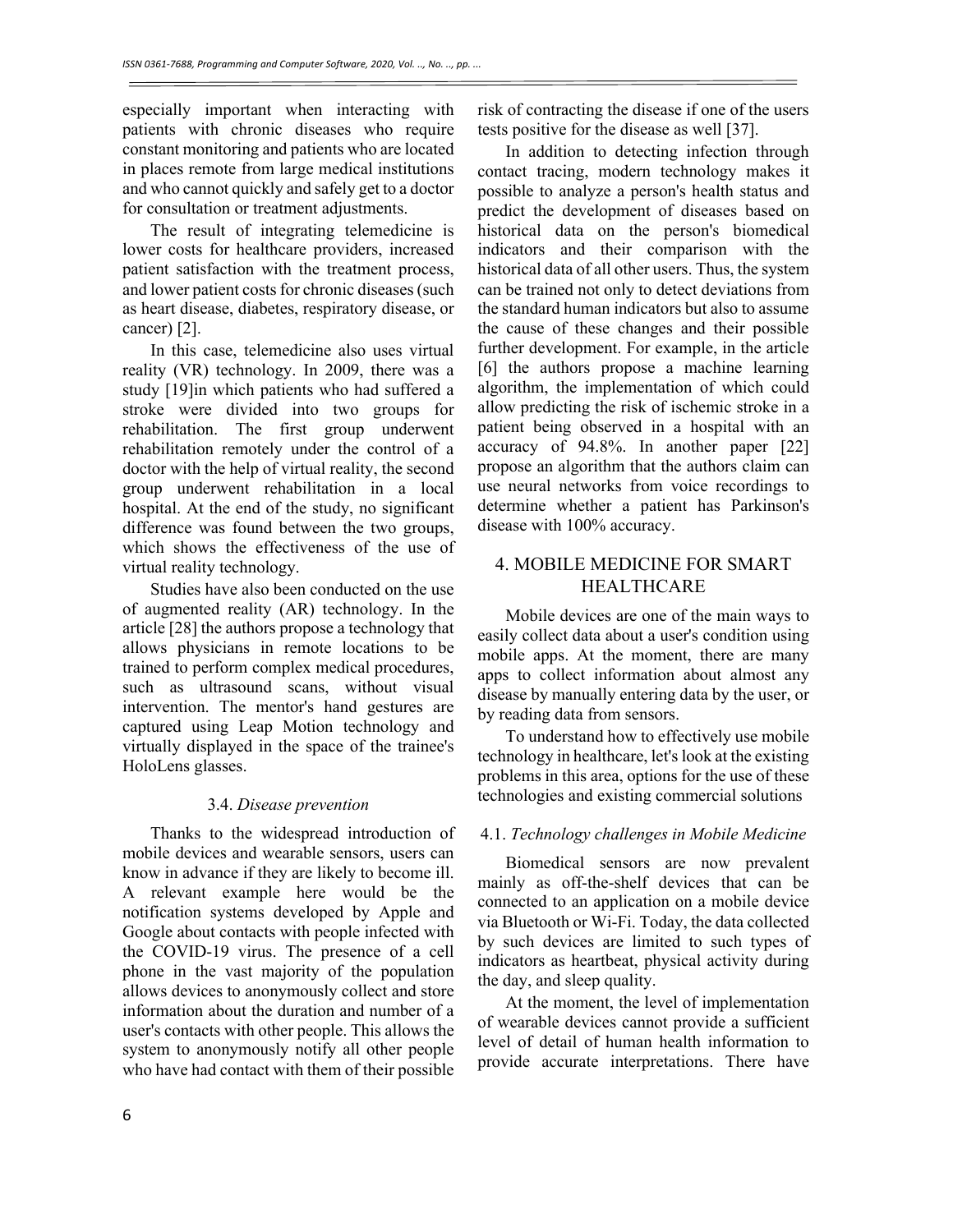been documented cases where the information collected from wearable devices has helped save a person [21] but more specific data collection is needed for a more detailed analysis of a person's health status.

The main problem is the mass creation, promotion and implementation of sensors that, on the one hand, will be convenient for the patient to wear at all times, and, on the other hand, will be affordable financially and functional enough to be able to reliably collect data and transmit them for processing to cloud services or mobile devices.

Also, each sensor requires the development of its application or web service, which will be responsible for data collection and processing. As a result, the data collected may end up on servers with different architectures without the ability to collect the resulting data in a single data center.

It should also be taken into account that wearable devices can generate a huge amount of information, several GB in one day from just one device [7]. Of course, not all of the received data needs to be transmitted over the network in a pure format, but the increase in the number of wearable devices and the information they generate leads to the need for an appropriate network architecture, which would be able to stably, reliably and timely transmit the data received to the interested parties.

## 4.2. *Technology challenges in Mobile Medicine*

The main problem of mobile applications in the healthcare industry is *the lack of mechanisms for coordinating heterogeneous information*  collected by different applications from different sensors. Users install several apps on their devices, each of which stores and processes data in its format without the ability to exchange this information with each other.

Apple has the Apple Health app on its devices, with which Apple is trying to solve the problem of disparate data collection by providing an interface for applications to share data. The main problem is that it is a commercial product developed for the Apple ecosystem, which limits the use of this service by third parties.

Another problem is that developers do not need to implement interfaces to share data with  $HealthKit<sup>1</sup>$  as Apple Health currently does not provide the user with an in-depth analysis of the data stored in the app, and developers have no way to transfer data anywhere other than this app. And since most apps are now developed simultaneously for both iOS and Android systems, the lack of ability to exchange data between these platforms leads to the need to develop their web services, which will be responsible for storing and processing the data received.

Another important problem with the use of mobile apps is *the involvement of the patient in the treatment and monitoring of the disease*.

Gamification techniques of the disease monitoring process are used to solve this problem. A voluminous study reviewing 46 studies on gamification in healthcare was conducted in the article [23]According to the results of the study, most of the applications show a positive impact on the patient's health, helping in following the prescribed therapy, timely and better monitoring of the disease, and in general improving the attitude towards one's health and one's disease with increased motivation for therapy.

However, as the authors point out, most studies are built on small periods during which patients used the app. Because of this, it is difficult to say how effective the use of gamification is in the long-term treatment. Also, due consideration should be given to the patient's ability to cheat the system to gain more progress in the game, sacrificing the validity of the data entered into the app.

## 4.3. *Using mobile medicine and Internet of Things technologies for patients with chronic diseases*

Patients with chronic heart disease require continuous monitoring of their condition to

<sup>1</sup> https://developer.apple.com/health-fitness/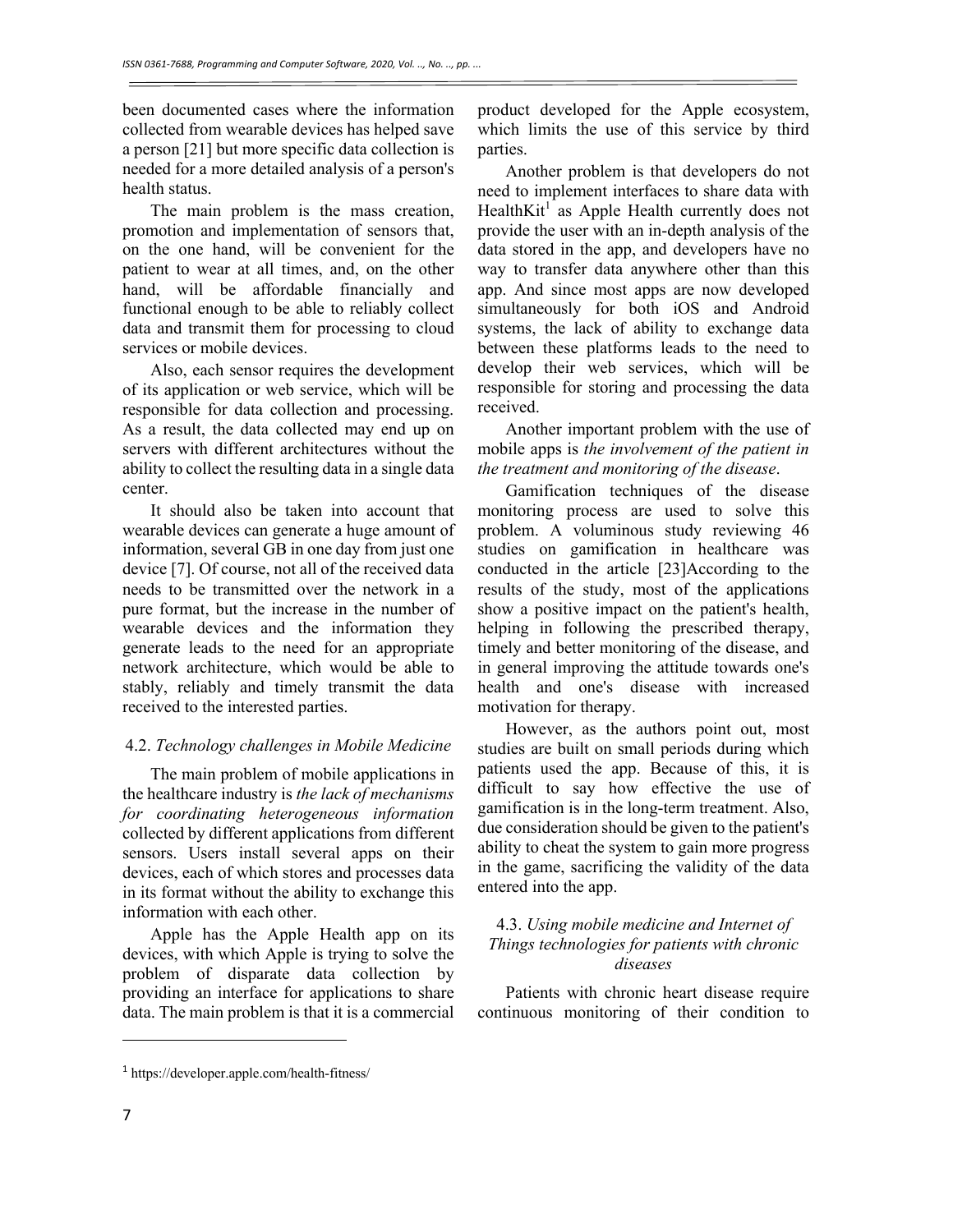prevent critical situations before they occur. According to WHO statistics, about 230 million people have heart problems, up to 3 million people die from these problems each year [14]. Internet of Things technologies can greatly simplify and speed up the process of collecting data about the condition of the heart and transmit this data in real-time to the doctor and analyze it [16].

Large companies are now addressing this problem, for example, in 2019 Apple released the Apple Watch Series 4, which allows realtime ECGs of the heart and promptly notify users of abnormalities they have identified that need to be addressed [39].

Another disease that requires constant monitoring is diabetes mellitus, in which people need to keep track of their medical and nutritional records, recording these data about 10 times a day on average.

To solve the problem of collecting and analyzing diabetes data, some devices can automatically remember and synchronize data such as blood sugar levels.

Such devices can be divided into three groups:

- glucose meters, with the ability to synchronize data with your cell phone;
- systems for continuous monitoring of blood sugar levels with the display of this information on the device itself with the possibility of saving the data to a computer;
- a continuous sugar level monitoring system with the ability to read this data through the NFS chip in the device itself or in the cell phone.

A study [10] been conducted, the results of which suggest that these systems can greatly facilitate the process of collecting data on the user's sugar levels. This makes it possible to improve the patient's level of diabetes compensation and achieve more stable blood sugar levels. This is confirmed by the fact that in the patients who took part in the study, the

average sugar level became closer to the target level than before the study began.

Some developments can not only collect information about blood sugar levels but also analyze them, providing the patient with information about current sugar levels and correcting them with special substances [31]. The technologies are still under development, but the presence of such projects indicates the presence of research in this area and the possibility of their further integration into future developments.

## 4.4. *Commercial mobile medicine solutions*

In a March 21, 2016 presentation, Apple announced two platforms it is developing: Research $Kit^1$  and CareKit<sup>2</sup>

ResearchKit provides an API for collecting medical indicators of patients with various diseases. The purpose of the platform is to aggregate and analyze this data by specialized disease research institutions. This platform is already in the process of collecting information about Parkinson's disease, in which 9,520 people have participated and agreed to share their scores [3].

On the other hand, people's increasing desire to share their data, including medical data, can have unintended consequences and is extremely risky. Before the advent of mobile technology, it was not possible to collect daily information about a patient's condition so easily. There are risks that the mHealth platform may not be used for the purposes intended by its creators [11]. Therefore, the opportunity provided and the data obtained through it should be treated with the utmost caution.

The second platform, CareKit, is a framework that allows the creation of applications that can help users monitor their health. This platform allows simplifying the process of developing applications that help in the collection of users' health data for disease research.

Given the increasing amount of data collected through sensors and self-entry by the

<sup>1</sup> https://www.apple.com/ru/researchkit/

<sup>2</sup> https://developer.apple.com/carekit/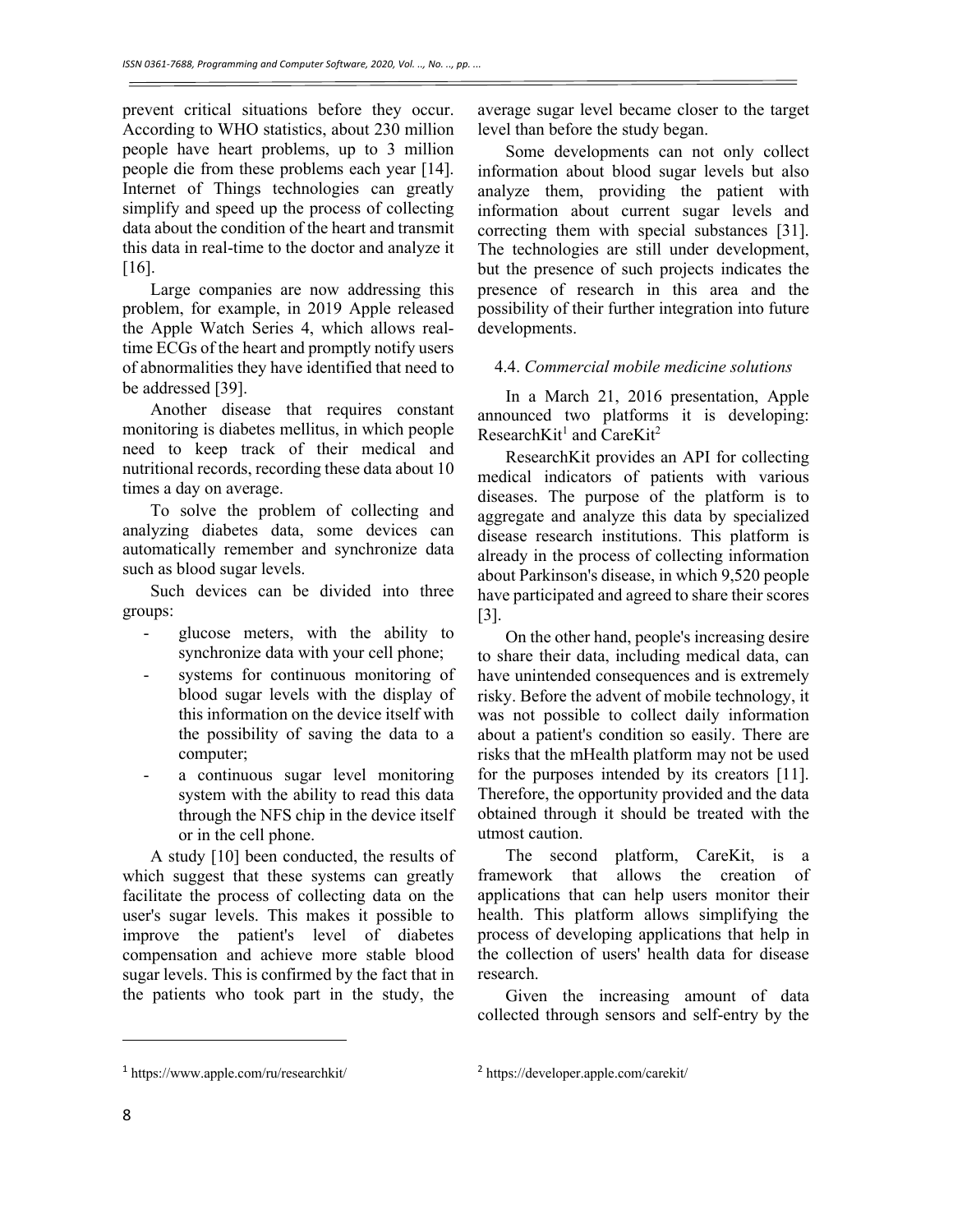user, there is a need for a service that can aggregate all the data obtained in one place for subsequent analysis. As one solution to this problem, Apple has developed the Apple Health service, which allows users to store data obtained not only through sensors in Apple devices but also to synchronize data obtained by third-party applications through manual input or wearable devices.

However, this solution imposes limitations on the choice of smartphones and wearable devices that users use and does not allow realtime access to the data received by attending physicians or relatives. One way forward should be to develop a comprehensive system that integrates all stakeholders at once:

- patients who would enter data about their health and lifestyle;
- medical personnel;
- medical researchers who organize studies that require large amounts of data from a variety of participants.

# 5. OVERVIEW OF MOBILE MEDICINE PLATFORMS

When selecting projects for analysis, we were guided by the following points:

- the project documentation is freely available;
- the project has real-world examples of use;
- the project does not focus on maintaining data on a specific disease, but rather on tracking the overall health of the individual as a whole

To better understand the differences in existing mobile medicine and smart healthcare platforms, we compared the currently available solutions based on the following criteria (see Table 1):

- Platform lifetime;
- Native AppStore application availability;

| <b>Platform</b>                | Apple                    | <b>Google Fit</b>        | <b>Microsoft</b> | <b>HealthBox</b>         | Open          |  |
|--------------------------------|--------------------------|--------------------------|------------------|--------------------------|---------------|--|
| <b>Features</b>                | <b>HealthKit</b>         |                          | HealthVault      |                          | mHealth       |  |
| Platform lifetime              | $2014-$                  | $2014-$                  | $2007 - 2019$    | $2020$ – present         | $2011 - 2019$ |  |
|                                | present                  | present                  |                  |                          |               |  |
| Native AppStore application    | $+$                      | $^{+}$                   | $+$              | $\overline{\phantom{0}}$ |               |  |
| Native Google Play             |                          | $^{+}$                   | $^{+}$           |                          |               |  |
| application                    |                          |                          |                  |                          |               |  |
| iOS SDK                        | $+$                      | $\overline{\phantom{0}}$ | $+$              | $\overline{\phantom{0}}$ |               |  |
| Android SDK                    | $\overline{\phantom{0}}$ | $^{+}$                   | $+$              | -                        |               |  |
| Server-side API                | $\overline{\phantom{0}}$ | $+$                      | $+$              | $+$                      | $+$           |  |
| Web interface                  |                          |                          | $+$              | $\overline{\phantom{0}}$ |               |  |
| Social sharing                 | $+$                      |                          |                  | $\overline{\phantom{0}}$ |               |  |
| Number of health data types    | $160+$                   | $31+$                    | $80+$            | 82                       | 89            |  |
| Data types customization/      |                          | $^{+}$                   |                  | $+$                      | $+$           |  |
| personalization                |                          |                          |                  |                          |               |  |
| Data synchronization method    | iCloud                   | Google Cloud             | Microsoft Cloud  | Own server               | Own server    |  |
| Data sharing with family       | $+^*$                    |                          | $^{+}$           |                          | $+$           |  |
| members or physicians          |                          |                          |                  |                          |               |  |
| Self-hosted server requirement | $\overline{\phantom{0}}$ |                          |                  | $+$                      | $+$           |  |
| Direct access to platform data |                          |                          | $^{+}$           | $^{+}$                   | $+$           |  |
| from 3-rd party developers.    |                          |                          |                  |                          |               |  |

|  |  |  |  | <b>Table 1.</b> Comparison of mobile medicine and smart healthcare platforms |  |
|--|--|--|--|------------------------------------------------------------------------------|--|
|  |  |  |  |                                                                              |  |

\* Available starting from iOS 15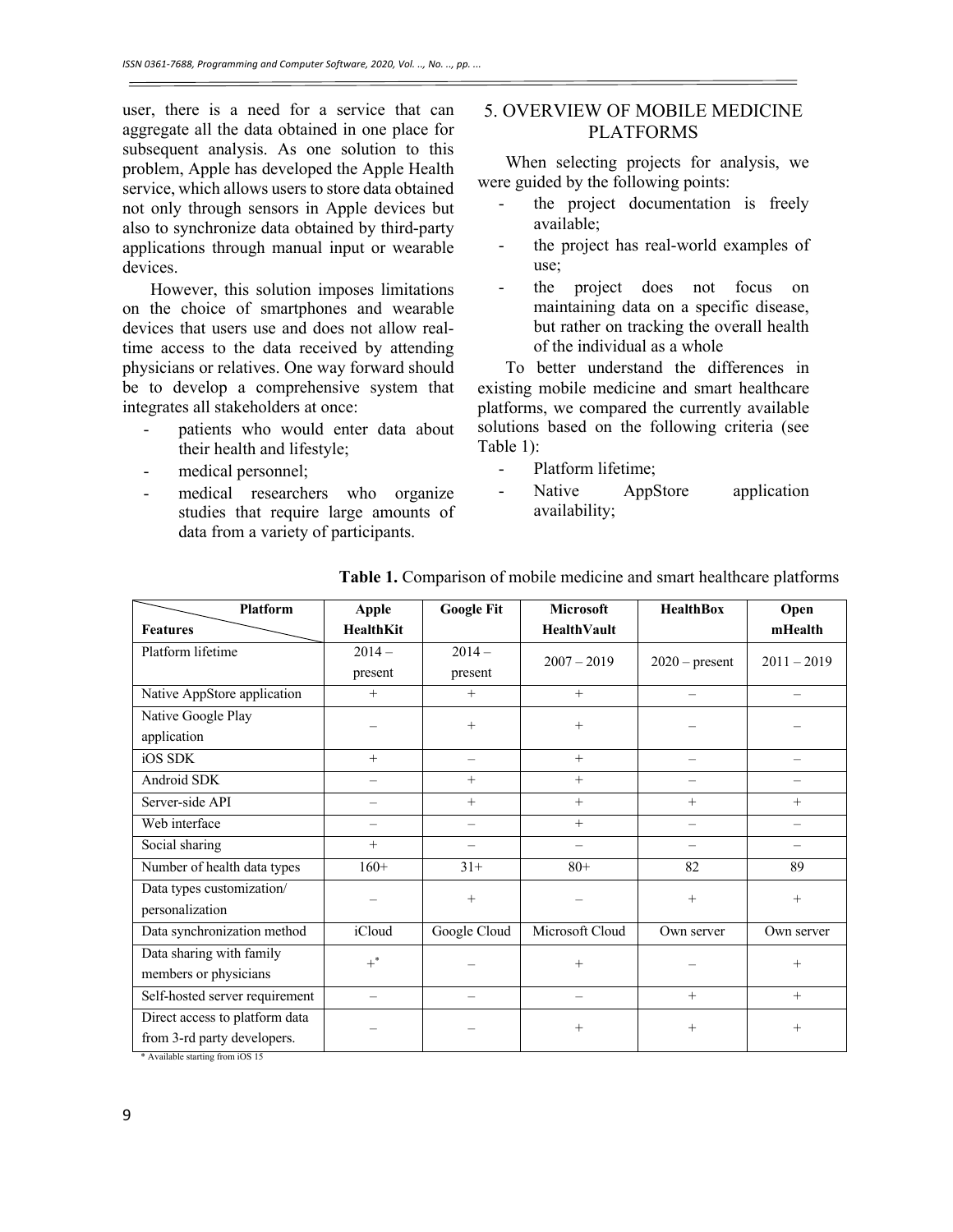- Native Google Play application availability;
- iOS SDK availability;
- Android SDK availability;
- Server-side API whether the platform allows you to receive, send and edit the data it contains through any data exchange protocol from another web application;
- Web interface the ability to manage data via native web interface of the platform;
- Social sharing whether the platform has the opportunity to share medical data with other people;
- Number of health data types monitored through the platform;
- The ability to customize/personalize data types – whether the platform allows you to configure data types not originally provided by the developer;
- Data synchronization method technology used to synchonize the data;
- Data sharing with family members or physicians - at least one opportunity to share data other than creating a screenshot has been implemented;
- Self-hosted server requirement whether you need to deploy your server to work with the platform;
- Direct access to platform data from 3-rd party developers – whether the developer needs to make an additional software to collect and analyze data from the platform.

Let's consider mobile medicine platforms that meet our defined parameters.

#### 5.1. *Apple Health*

Apple Health was developed by Apple in 2014 and is still being maintained and developed today.

The main part of the platform is the Health mobile app, which is available for installation on Apple devices. The platform data is stored locally on the device and synchronized between the rest of the user's devices using iCloud technology.

The ability to read, modify and write data to local storage can be requested by any third-party apps available in the AppStore.

The platform has an extensive number of inapp inputs (more than 160), good documentation and support, providing easy integration with third-party apps. Most of the popular apps in the AppStore that allow you to monitor your health have implemented the HealthKit data synchronization feature.

Apple Health includes ResearchKit and CareKit frameworks, which provide researchers with the ability to build a ready-made health tracking and assessment application based on off-the-shelf modules. However, you still need to be a Swift or Objective C developer to use them.

Despite its great benefits, the main drawback of Apple Health is that it is isolated within the Apple ecosystem. Data from the platform can only be managed and shared directly through the mobile app. It is impossible to create a web service that would be able to manage user data in HealthKit anywhere other than iOS, regardless of the functionality of the mobile app. The lack of access to data via API also means that it is impossible to retrieve data on the Android operating system, which significantly narrows the range of users who can interact with the product implemented on this platform.

## 5.2. *Google Fit*

Google  $Fit<sup>1</sup>$  was developed by Google in 2014 and is still being maintained and developed today.

The main part of the platform is a web service that provides a single set of APIs for data management on the platform. Platform data is stored remotely on Google Cloud servers and can be synchronized locally on the device.

It has its mobile app in both Google Play and AppStore, allowing the user to interact directly with the platform by controlling a limited set of

<sup>1</sup> https://www.google.ru/fit/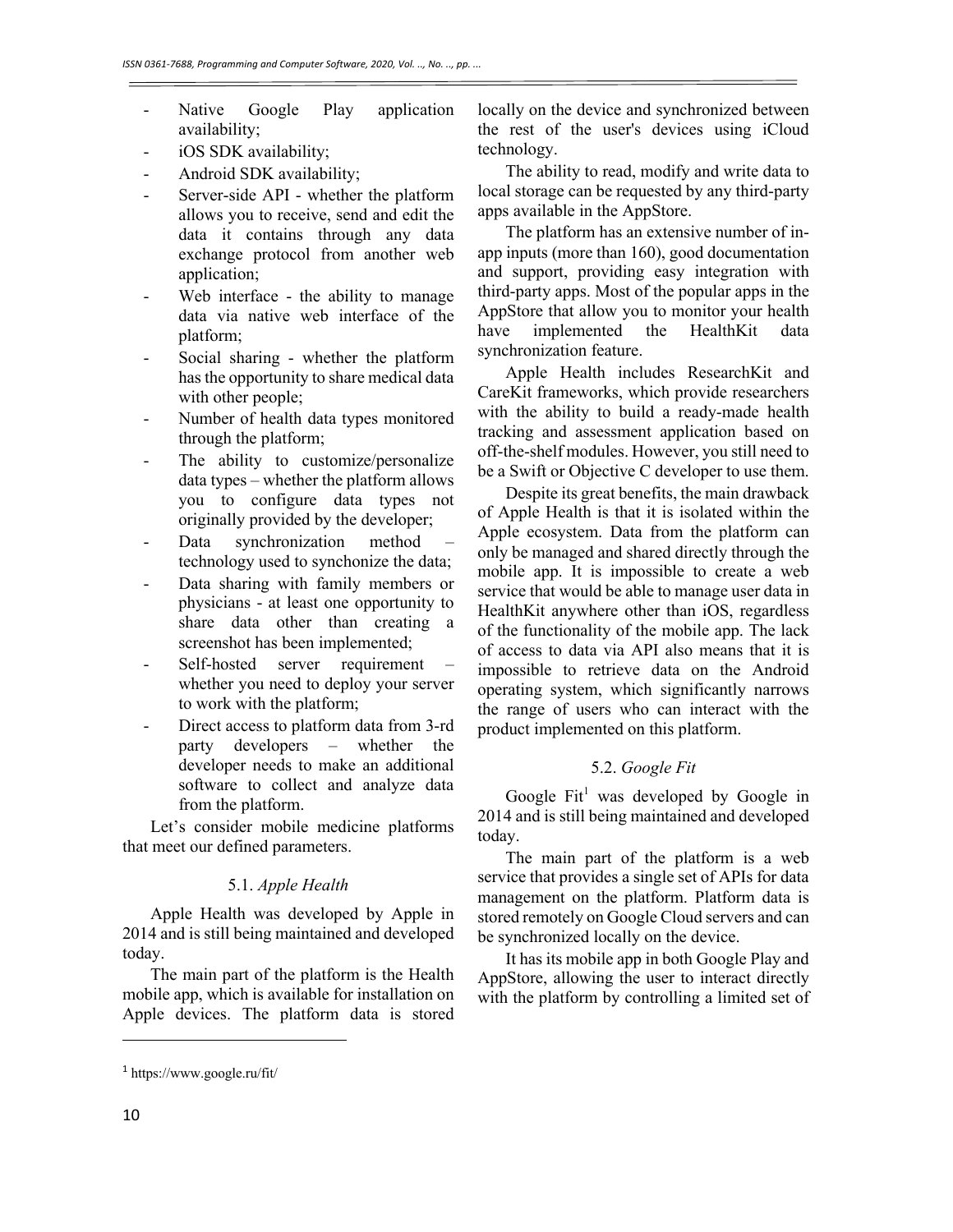parameters (about 30 parameters in total) available in the platform.

For third-party developers, it is possible to manage user data from any device and application via the API, without having to contact the repository itself directly. To access user data, the third-party service must request the appropriate permissions from the user through their Google account. Connecting to the platform is quite easy by implementing the necessary API requests in your application.

However, despite the flexibility of interacting with the platform, the number of parameter types tracked in it is too small and the platform does not allow you to create your data types, which makes it impossible to use Google Fit as a universal health tracking platform.

### 5.3. *Microsoft HealthVault*

Microsoft HealthVault<sup>1</sup> - a project developed by Microsoft in 2007, but closed in 2019.

In terms of functionality, the platform had a fairly extensive set of advantages. There was an application in the AppStore, as well as in Google Play. In addition, the user could get access to the storage through the web interface. The data were all stored on the Microsoft Cloud service.

For third-party developers, the possibility to connect to the platform existed, but now it is difficult to say how easy it was to conduct integration since the documentation on the project is archived by the company. However, there is a freely available SDK for both iOS and Android that implements basic requests to the platform.

It was also possible to access the platform through an API, which allowed researchers to receive data from users directly, without the need to create their server.

The number and types of parameters in the project were quite extensive and allowed to keep most of the information about human health.

However, despite its flexible data management capabilities, the platform lacked any social component and any feedback on the patient's health status. This resulted in users not getting any practical benefit from using the platform, resulting in Microsoft shutting down the project in 2019 due to a competitive advantage [40].

#### 5.4. *HealthBox*

HealthBox $2$  - is an open-source project from independent developer "V0LT" published in 2020.

This project is not a finished product that can be downloaded from the AppStore or Google Play, or even opened in a browser. However, its goal coincides very well with the main goal of the smart healthcare platform, which is to centralize health data from different sources.

The developer of this project proposes a framework for a modular, centralized, and secure web service architecture that the user can use asis or upgrade and then deploy as a Python-based web service to any device that allows it.

The obvious disadvantage of the project is its lack of prevalence and the lack of services that can integrate with it. At this stage, users are offered to create their adapters, which will transmit data to this service from other applications. However, this project was launched relatively recently, and development on it is continuing, so it is possible that in the future, this technology will find mass practical application.

#### 5.5. *Open mHealth*

Open mHealth<sup>3</sup> - is an open-source project from independent developer Open mHealth, founded in 2011, but judging by the information on the project website, its development stopped in 2019. Despite this, this project is an excellent example of the Smart Healthcare platform approach.

This project, like HealthBox, is not a finished product and represents the basis for

11

<sup>&</sup>lt;sup>1</sup> https://en.wikipedia.org/wiki/Microsoft HealthVault

<sup>2</sup> https://v0lttech.com/healthbox.php

<sup>3</sup> https://www.openmhealth.org/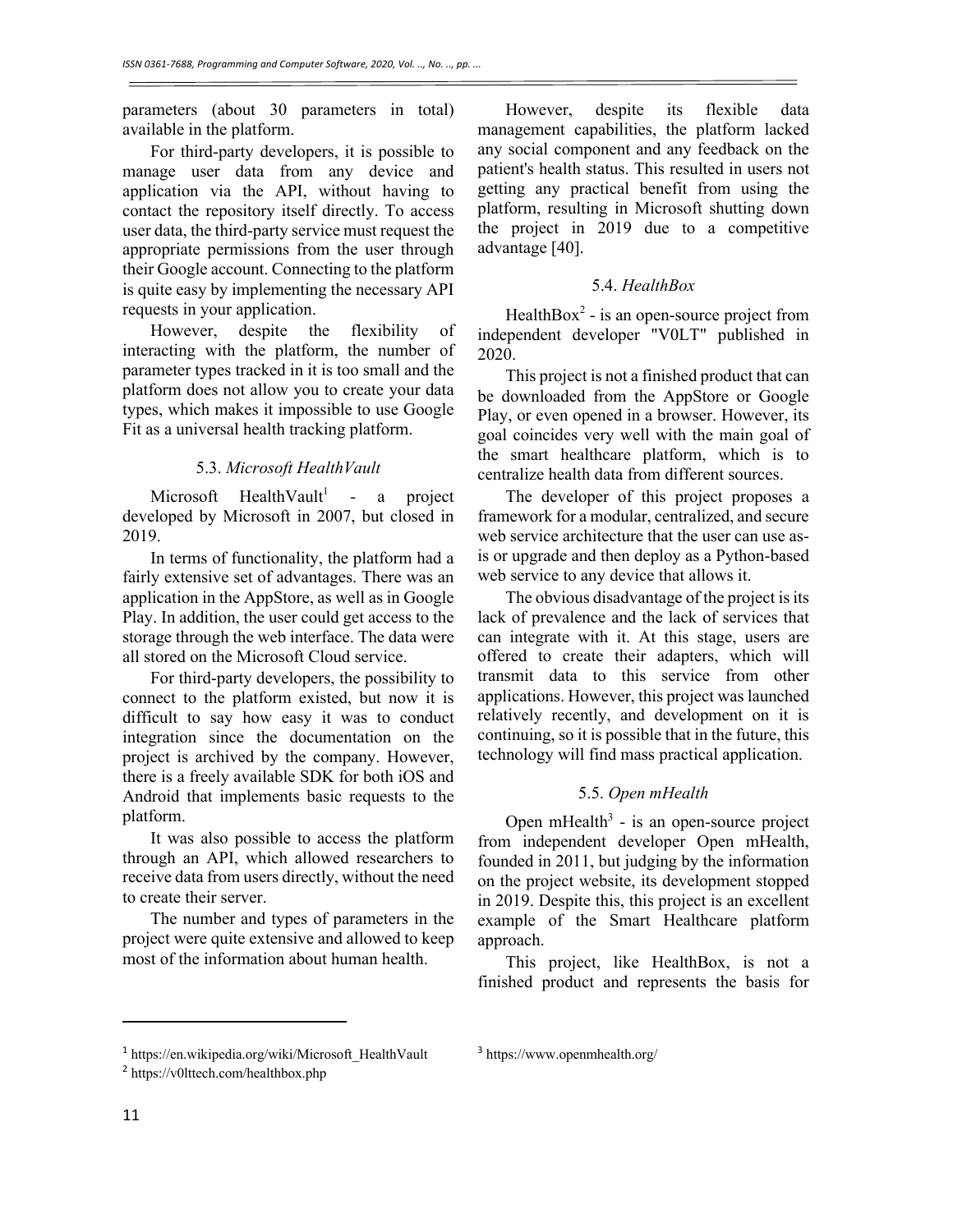creating a web service that allows you to collect and process medical data from different sources.

Although the project is developed by independent developers, during its existence it has had 9 use cases in such scenarios as an exchange of blood sugar data between the patient and the attending physician with the integration of data from 8 other services [33] and sharing and analyzing patient PTSD cases with data integration from 5 other services [5, 32].

The main difference between Open mHealth and HealthBox is a much more elaborate data schema and the principle of interaction with the platform, allowing not only to integrate data from different sources but also to process, visualize and send it to other services.

Despite the well-developed technical part, there are no cases of integration of this platform into mass projects, and all the examples given are either applied to software developers or are solutions developed for a particular patient. However, the approach and architecture offered by this platform can be taken as a basis when working on a unified Smart Healthcare platform.

## 6. SMART HEALTHCARE PLATFORM

Based on the analysis of existing solutions, we can say that a successful Healthcare Platform must support next requirements:

- 1- patients should receive practical benefit from the platform usage;
- 2- platform should contain social components;
- 3- data from the platform should be available for usage by any third-party developer without the neccessity to create custommade web-service for data exchange;
- 4- plaform should allow patients to securely share their data with family members or physicians;
- 5- platform should be flexible in the terms of types of parameters available for monitoring;
- 6- platform should allow to create new parameters to configure the platform in a way that was not originally provided by the developer.

By looking at these requirements we can see that there are no solutions, that are matching all of them. Because of that, some of the platforms, like HealthVault and Open mHealth are now abandoned.

While other platforms are still active, they do not fully comply with the entire list of requirements, which makes it not possible to choose Apple Health or GoogleFit as a universal platform that could be used by any stakeholder for developing their universal Healthcare solution.

Based on that we propose a concept for the Smart Helathcare platform, supporting listed requirements.

#### 6.1. *Platform concept*

At the moment, most Smart Healthcare solutions are developed independently of each other. For each problem, you either have to develop a new solution from scratch, or search for and integrate ready-made products.

Ideally, each of these parts should somehow interact with other parts of the system. But it is impossible to provide such support to independent developers and companies because each development solves its specific task in the way and with the means that were relevant at the time of writing the corresponding software.

A possible solution to this situation could be the creation of a platform that would offer medical institutions the ability to create the system they need based on pre-prepared modules that allow patients and physicians as well as other services to interact with the data stored in them. With such a platform, most of the time and financial costs required could be significantly reduced, since there would be no need to create a new development from scratch.

As a model of user interaction with this service, we propose to highlight the principle of a two-way marketplace, where the service provides users with the capabilities of a platform with a predetermined structure of data construction and interaction with them, with which companies can integrate to solve their internal tasks or to provide their services, and patients can receive services from companies that do not depend on each other but provide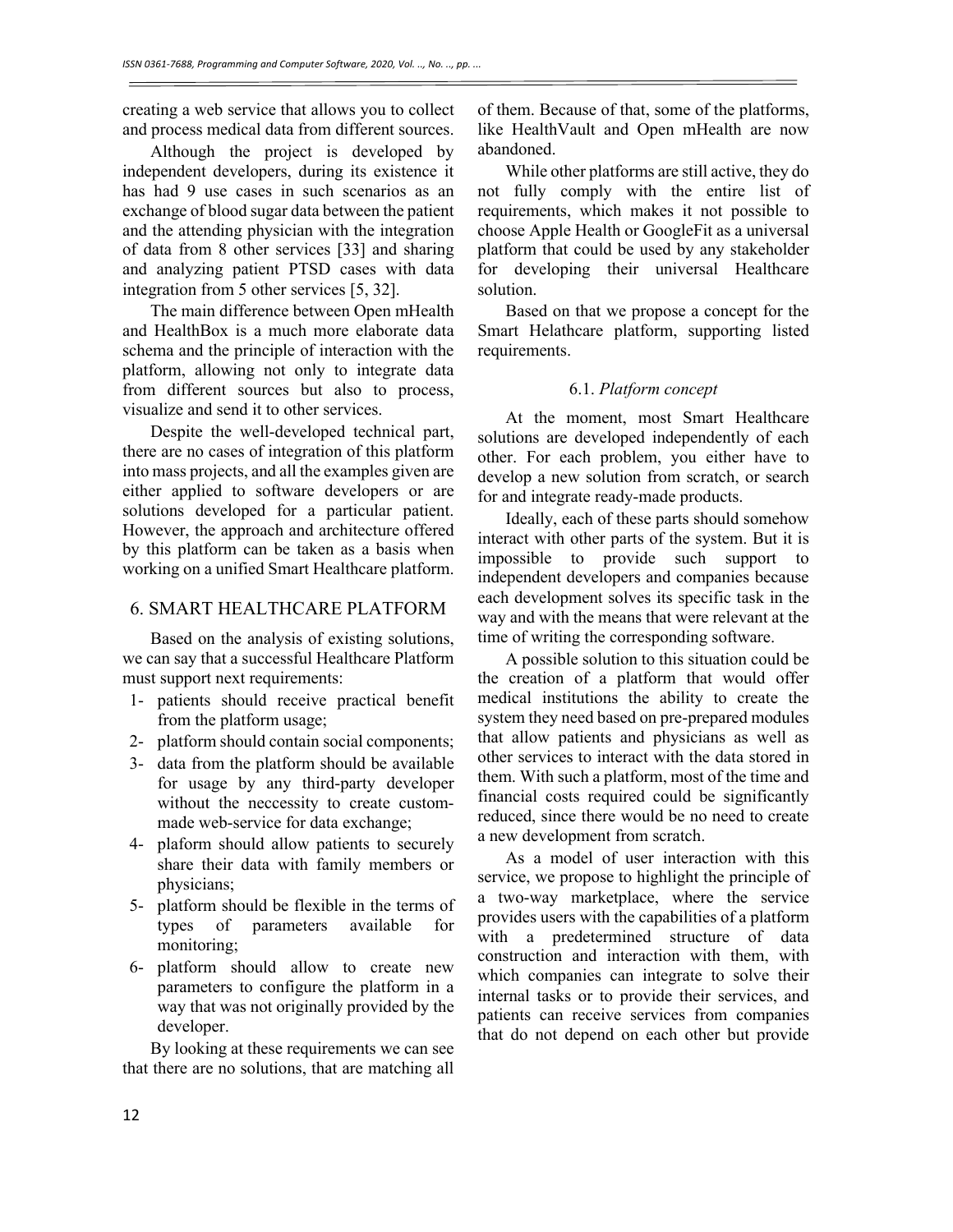their services in one place and in a format agreed upon by the system in advance.

Analogous to this solution are platforms such as:

- *Coursera*, where independent instructors post their courses, available to all visitors to the site;
- AppStore, where independent developers post their apps that are available to all iOS users;
- *Alexa Skills Kit*, which allows independent developers to create their conversation scenarios with the voice assistant that can be used by Amazon Echo speaker owners.

The Smart Healthcare Platform should offer a similar use case, being a framework on which third-party developers and companies can host their services, available to all visitors to the platform.

## 6.2. *The main actors of the platform*

In the concept of smart healthcare, the patient-centered approach stands out as the main one. Within the field of information technology, it is possible to distinguish the following stakeholders.

- 1- *Patients.* Expect getting a wide range of medical services at an affordable price with personalized recommendations. In addition to getting a doctor's clinical diagnosis, they have the opportunity to gain more medical knowledge through digital platforms and connect with similar people for information such as disease symptoms, side effects, hospitalizations, medication information, clinical reports and developmental scenarios. The patient is the main source of information about his or her health through data generation on a mobile device.
- 2- *Healthcare providers.* The vast amount of data collected at various stages of patient diagnosis and treatment helps healthcare providers get a realistic picture of the proposed course of treatment. Health system data includes lab results, clinical notes, medical imaging data, and data from

sensor devices. These data help improve public health surveillance and enable rapid response through effective analysis of disease patterns. Data from handheld devices help doctors track medication use, keeping track of a patient's health status at any given time.

3- *Clinical researchers*. The use of clinical data helps build predictive models for understanding biological and drug processes that contribute to high levels of efficacy in drug development. Analyzing medical data from a variety of sources helps clinical investigators measure drug development outcomes, even in small and rapid trials. Input from data from other participants in smart healthcare allows clinical organizations to assess and visualize their current situation to make strategic decisions.

## 6.3. *Platform processes*

Thus, to build a reliable and high-quality functioning solution in Smart Healthcare, it is necessary to implement the following processes:

- management of patients' physiological data;
- management of measurement data of the patient's medical parameters;
- data management via manual input;
- collection of data from sensors;
- system component management;
- data exchange between system components;
- Synchronization of data between the system components;
- Identification of abnormalities in the patient's state of health;
- visualization of the patient's health data;
- interpretation of the data obtained;
- delivery of alerts to the patient and the treating physician;

## 6.4. *Platform components*

Given the above factors, we have developed a component diagram for the implementation of the Smart Health Platform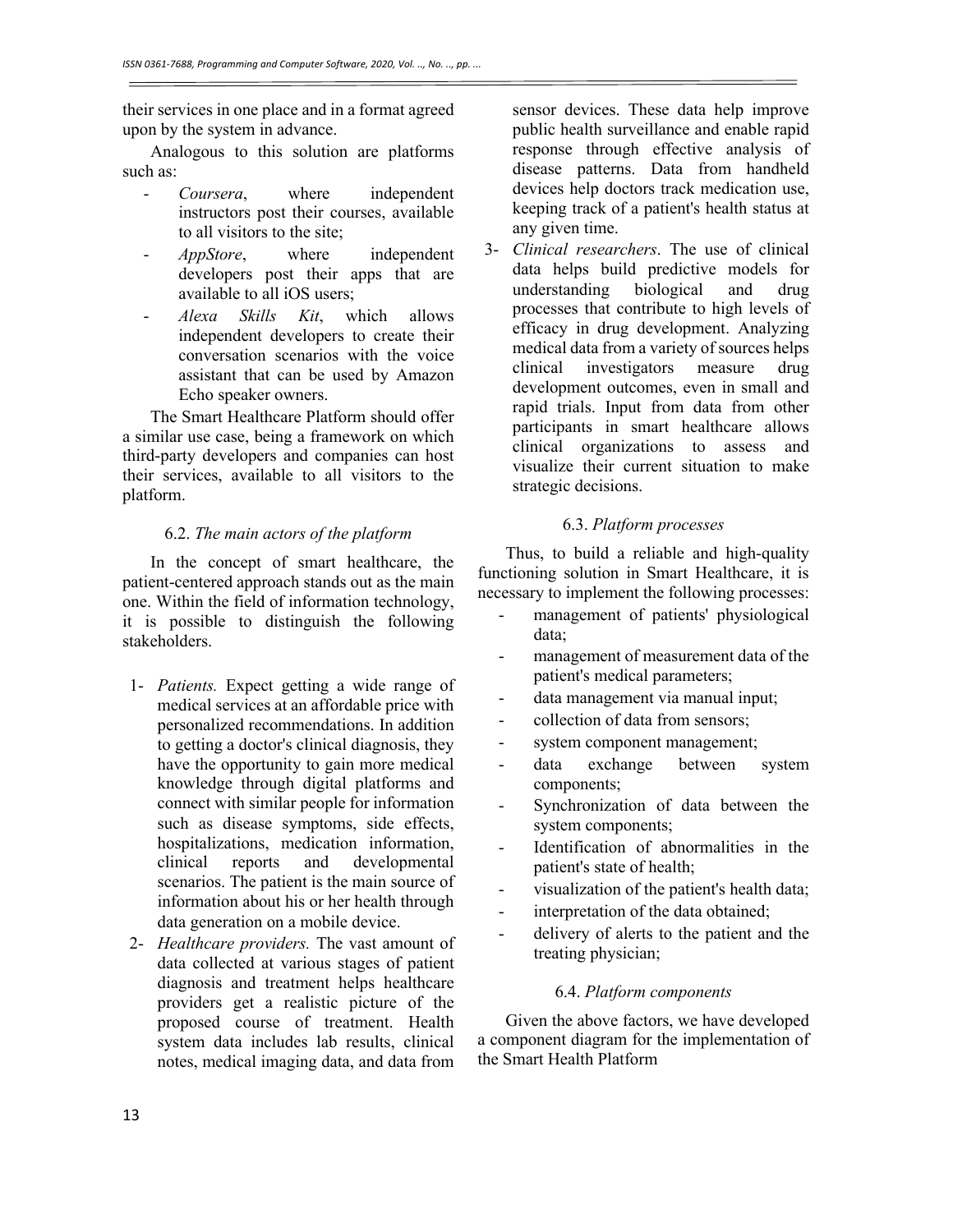In the proposed diagram (see Fig. 1), we divide the interaction with the platform into two main parts:

- 1- The client-oriented part, which is accessible to patients. On the client part, third-party developers can use the Smart Healthcare Platform SDK to implement their applications without having to deploy their own server*;*
- 2- The platform backend, which is responsible for processing data and deploying new applications to it. It provides all the stakeholders with access to the data on the platform through dedicated APIs. Thirdparty developers, meanwhile, can build other services on the platform, oriented for the usage by stakeholders*.*

This diagram shows an example of interaction with a single third-party application. In fact, any number of third-party applications can be connected to the platform and they will all exchange data in the same format and all data will be stored on the same platform.

## 7. CONCLUSIONS

As part of this work, we analyzed existing approaches in the field of "Smart Healthcare", which ensures their effectiveness in solving their tasks and the technologies that are used to monitor and treat patients.

The results of our analysis show that the field of Smart Healthcare is currently developing rapidly. The technologies of mobile medicine, digital twins and the Internet of Things can



**Fig. 3**. Proposed Smart Healthcare Platform architecture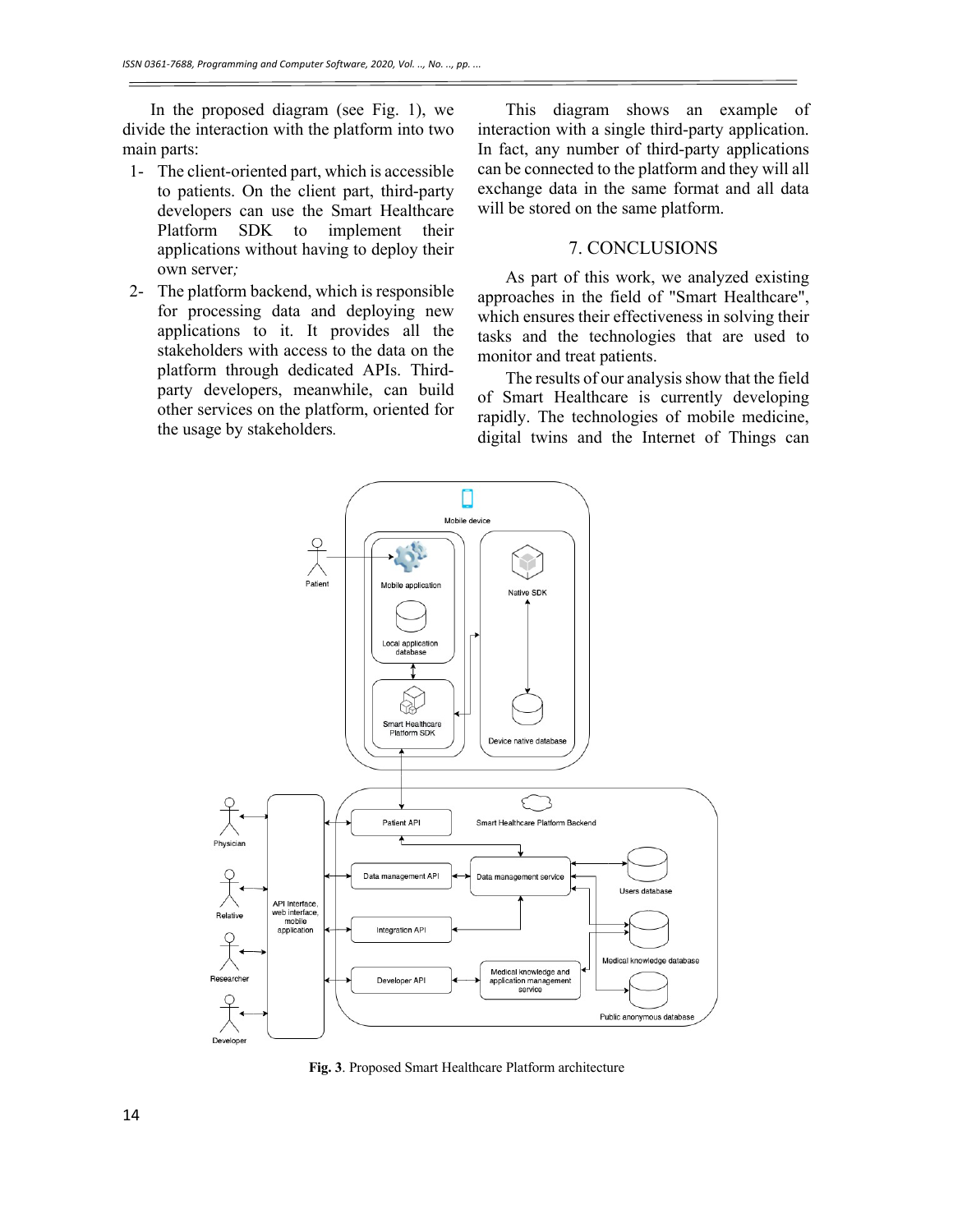significantly improve the process of monitoring a person's health and positively influence their therapy.

However, there is still insufficient data and research in these areas to assess the effectiveness of these technologies in their mass integration into healthcare structures. The creation of such technologies must necessarily be accompanied by an assessment of the practical and economic feasibility of their implementation.

It is also worth noting that currently all developments in this area are carried out independently of each other, and the various stakeholders have no opportunity to easily integrate medical services. The lack of standards and a single platform for structuring medical services complicates the process of integrating medical services, and there are more and more of them every year.

In the future, we plan to refine the concept of the Smart Healthcare Platform, define the requirements for such a platform and develop an architecture that would allow us to create a flexible, secure and reliable platform capable of adapting to the needs of a particular task.

**Acknowledgments.** Sections 3, 5 of the study was carried out with the financial support of the Russian Foundation for Basic Research and Chelyabinsk Oblast in the framework of scientific project  $N<sub>2</sub>$  20-47-740005, sections 2, 4, 6 were carried out with the financial support of the Ministry of Science and Higher Education of the Russian Federation (state task FENU-2020- 0022).

## REFERENCES

- 1. Ahmed M. N., Toor A. S., O'Neil K., et al. Cognitive Computing and the Future of Health Care Cognitive Computing and the Future of Healthcare: The Cognitive Power of IBM Watson Has the Potential to Transform Global Personalized Medicine // IEEE Pulse. 2017. Vol. 8, No 3. P. 4–9.
- 2. Albahri O. S., Albahri A. S., Mohammed K. I., et al. Systematic Review of Real-time Remote Health Monitoring System in Triage and Priority-Based Sensor Technology: Taxonomy, Open Challenges, Motivation and Recommendations // Journal of Medical Systems. 2018. Т. 42. № 5.
- 3. Bot B. M., Suver C., Neto E. C., et al. The mPower study, Parkinson disease mobile data collected using ResearchKit. // Scientific data. 2016. Vol. 3. P. 160011. 4. Carozzi F. Urban Density and Covid-19.
- 5. Chen C., Haddad D., Selsky J., et al. Making sense of mobile health data: An open architecture to improve individual- and population-level health // Journal of Medical Internet Research. 2012. Vol. 14, No 4. P. e2152.
- 6. Chen M., Hao Y., Hwang K., et al. Disease Prediction by Machine Learning over Big Data from Healthcare Communities // IEEE Access. 2017. Vol. 5. P. 8869– 8879.
- 7. Farahani B., Firouzi F., Chang V., et al. Towards fogdriven IoT eHealth: Promises and challenges of IoT in medicine and healthcare // Future Generation Computer Systems. 2018. Vol. 78. P. 659–676.
- 8. Free C., Phillips G., Watson L., et al. The Effectiveness of Mobile-Health Technologies to Improve Health Care Service Delivery Processes: A Systematic Review and Meta-Analysis // PLoS Medicine. 2013. Vol. 10, No 1. P. e1001363.
- 9. Fröhlich H., Balling R., Beerenwinkel N., et al. From hype to reality: Data science enabling personalized medicine // BMC Medicine. 2018. Vol. 16, No 1. P. 150.
- 10. Group T. J. D. R. F. C. G. M. S. Continuous Glucose Monitoring and Intensive Treatment of Type 1 Diabetes // New England Journal of Medicine. 2008. Vol. 359, No 14. P. 1464–1476.
- 11. Jardine J., Fisher J., Carrick B. Apple's ResearchKit: smart data collection for the smartphone era? // Journal of the Royal Society of Medicine. 2015. Т. 108. № 8. 294–296 с.
- 12. Joyner M. J., Paneth N. Seven Questions for Personalized Medicine // JAMA - Journal of the American Medical Association. 2015. Т. 314. № 10. 999–1000 с.
- 13. Kritzinger W., Karner M., Traar G., et al. Digital Twin in manufacturing: A categorical literature review and classification // IFAC-PapersOnLine. 2018. Vol. 51, No 11. P. 1016–1022.
- 14. Li H., Ge J. Cardiovascular diseases in China: Current status and future perspectives // IJC Heart and Vasculature. 2015. Т. 6. 25–31 с.
- 15. Martin J. L., Varilly H., Cohn J., et al. Preface: Technologies for a Smarter Planet // IBM Journal of Research and Development. 2010. T. 54. Nº 4.
- 16. Mastoi Q. U. A., Wah T. Y., Raj R. G., et al. A novel cost-efficient framework for critical heartbeat task scheduling using the internet of medical things in a fog cloud system // Sensors (Switzerland). 2020. Vol. 20, No 2.
- 17. Meng L., Miao C., Leung C. Towards online and personalized daily activity recognition, habit modeling, and anomaly detection for the solitary elderly through unobtrusive sensing // Multimedia Tools and Applications. 2017. Vol. 76, No 8. P. 10779–10799.
- 18.  $\widehat{PD}$  U. N.-D. of E. and S. A., 2013 undefined World population ageing 2013.
- 19. Piron L., Turolla A., Agostini M., et al. Exercises for paretic upper limb after stroke: A combined virtualreality and telemedicine approach // Journal of Rehabilitation Medicine, 2009. 2009. Р. 1016–1020.
- 20. Qudah B., Luetsch  $K$ . The influence of mobile health applications on patient - healthcare provider relationships: A systematic, narrative review // Patient Education and Counseling. 2019. Т. 102. № 6. 1080– 1089 с.